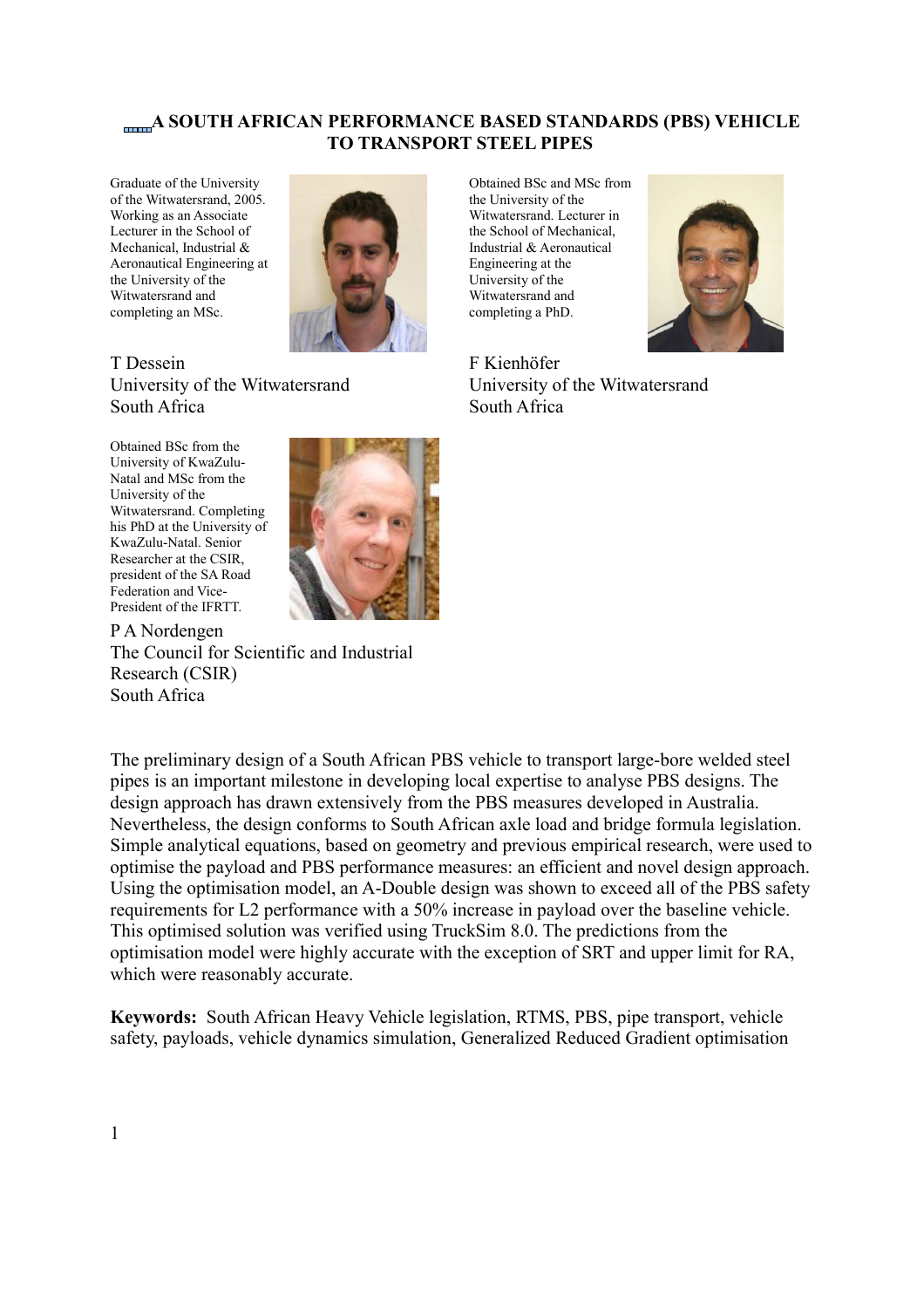### *1.* **Introduction**

A vehicle designed according to Performance Based Standards (PBS) conforms to performance measures which directly assess vehicle safety. The design approach is not constrained by prescriptive mass and dimension limitations which only affect safety in conjunction with a whole host of other variables such as suspension stiffness and fifth wheel lash. The PBS design approach promotes innovation and more productive vehicles, with increased focus on increasing road safety and decreasing road wear.

To prevent the abuse of the PBS approach and the occurrence of *ad hoc*, unregulated PBS designs, all PBS participants in South Africa must first be certified through the RTMS accreditation scheme (Nordengen, Prem, & Mai, 2008). The RTMS programme is an industry-led voluntary self-regulation scheme that seeks to preserve road infrastructure, improve road safety and increase the productivity of transport logistics in South Africa (Standards South Africa, 2007).

# *1.* **The South African PBS Strategy**

A South African PBS committee was formed in 2004 and enjoys full support and involvement from the Department of Transport (DoT). The PBS strategy allows an RTMS-accredited participant to exceed current dimension and load limits for a single trial PBS vehicle provided safety and road wear are improved or at least not compromised. The demonstration vehicle safety record, loading and productivity is carefully monitored. Once the improved safety performance and payload efficiency are demonstrated, the DoT will consider allowing the RTMS-accredited participant to operate a fleet of such vehicles as part of the PBS demonstration project. These concessions are primarily for the purpose of gathering sufficient data to enable a thorough evaluation of the safety performance of PBS vehicles compared with the baseline vehicles.

Sappi Forests (Pty) Ltd (Sappi) and Mondi Business Paper (Mondi), the two major timber companies in South Africa have successfully trialled PBS demonstration vehicles and plans are underway to expand the PBS projects to include monitoring a fleet of PBS timber vehicles. The PBS analyses of these vehicles were completed by Australian experts in accordance with the PBS measures developed in Australia jointly by the National Transport Commission (NTC) and Austroads. The vehicles pass the Level 2 (L2) performance requirements necessary to drive on significant freight routes but preclude inner city driving. Guidelines on the classification of the road network into four levels are available from the NTC (National Transport Commission, July 2007).

The Sappi vehicle analysed by Mechanical System Dynamics (Pty) Ltd (MSD) has a permissible maximum combination mass (CM) of 67.5 tonnes, an overall length of 27 m and is able to carry a 15% larger payload. The Mondi vehicle analysed by ARRB Group Ltd (ARRB) has a CM of 64 tonnes and an overall length of 24 m. The Mondi vehicle is approximately 15% more fuel efficient and has an improved tonnage throughput per vehicle by 23.4% (Armstrong, 2008). The currently used baseline timber vehicle, legal within the current South African prescriptive legislation (maximum length of 22m and a CM of less than 56 tonnes (Department of Transport, 2000)), did not meet the L2 requirements for Static Rollover Threshold and Rearward Amplification (Nordengen, Prem, & Mai, 2008).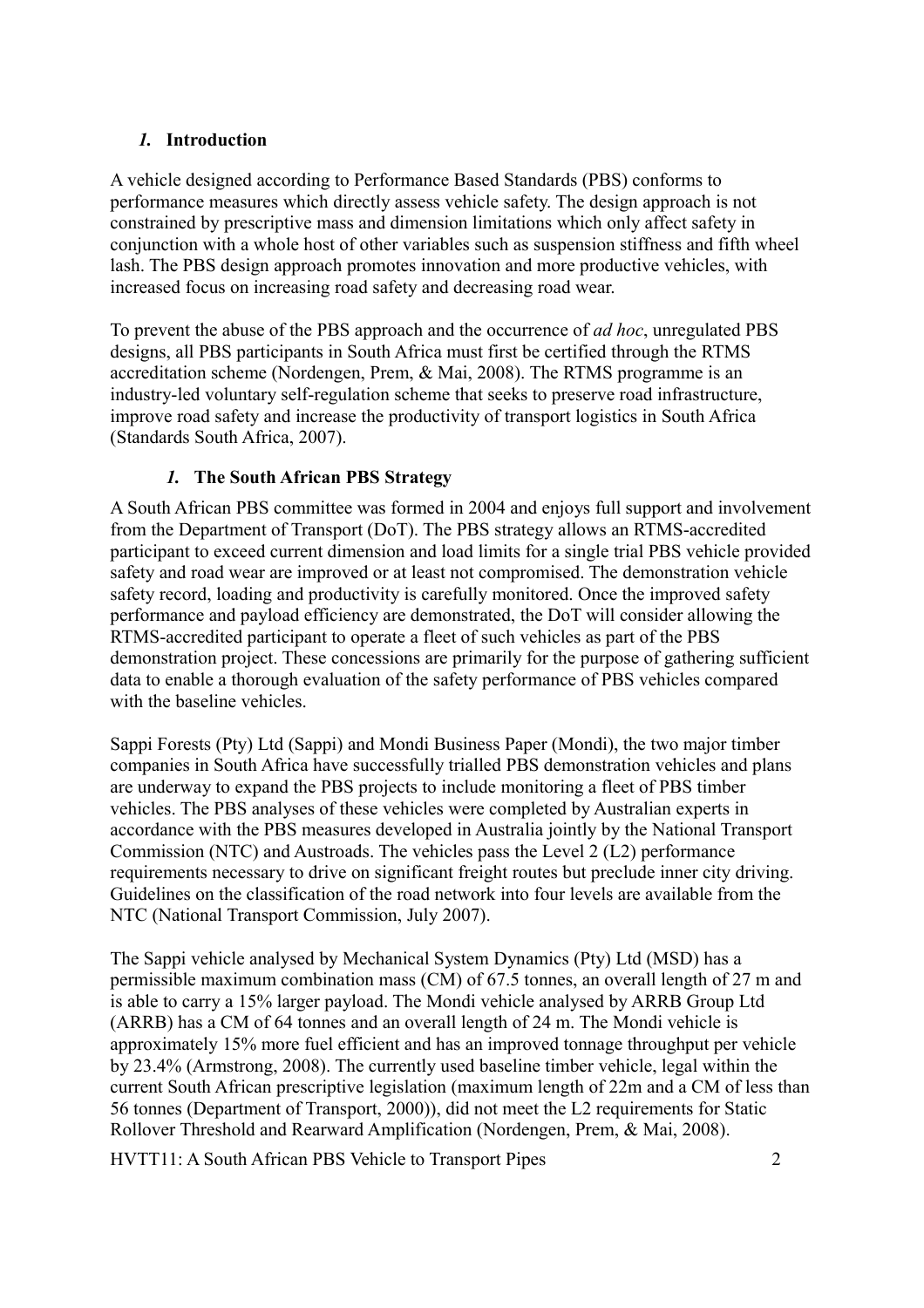The Mondi and Sappi PBS demonstration vehicles have shown that by using the PBS design approach it is possible to make productivity gains while simultaneously improving vehicle safety in South Africa.

# *2.* **The Development of South African Expertise to Assess PBS Designs**

The capability to carry out PBS analyses in South Africa is limited but this shortcoming is being addressed. In 2008, heavy vehicle experts (Winkler, Gillespie and Radlinski) presented a University of Michigan Transport Research Institute (UMTRI) course on heavy vehicle dynamics in Stellenbosch, South Africa (Kienhöfer, 2008). Attendees included representatives from the CSIR, Afrit, BPW Axles, MAN and Daimler Chrysler SA (all involved in the Sappi and Mondi PBS projects).

In 2009 Hall Longmore, a manufacturer of large-bore welded steel pipes, contracted the University of the Witwatersrand (Wits) to design a PBS vehicle to transport pipes. The Wits team has completed the initial conceptual development, vehicle configuration selection and simulations to determine conformance to the Australian PBS measures. This work will be corroborated by Australian experts before the manufacture of the PBS vehicle commences.

# *3.* **Hall Longmore Customer Requirements**

Hall Longmore manufactures 6.1 m, 12.2 m and 18.3 m pipes for the local market and 12.2 m and 12.8 m lengths for the export market. The maximum permissible length of a multi-vehicle combination is 22 m and for tractor semi-trailer it is 18.5 m (Department of Transport, 2000). Thus the 12.2 m, 12.8 m and 18.3 m pipes can only be transported with a single trailer configuration. The transport of 18.3 m pipes requires an abnormal load permit.

The transport of 12.2 m and 12.8 m pipes from Johannesburg to Richards Bay for export is a good opportunity to design a PBS vehicle because the route and payload are consistent. [Figure](#page-3-0) shows the export sales for 2007 to 2009 (12.2 m and 12.8 m lengths have been combined).



HVTT11: A South African PBS Vehicle to Transport Pipes 3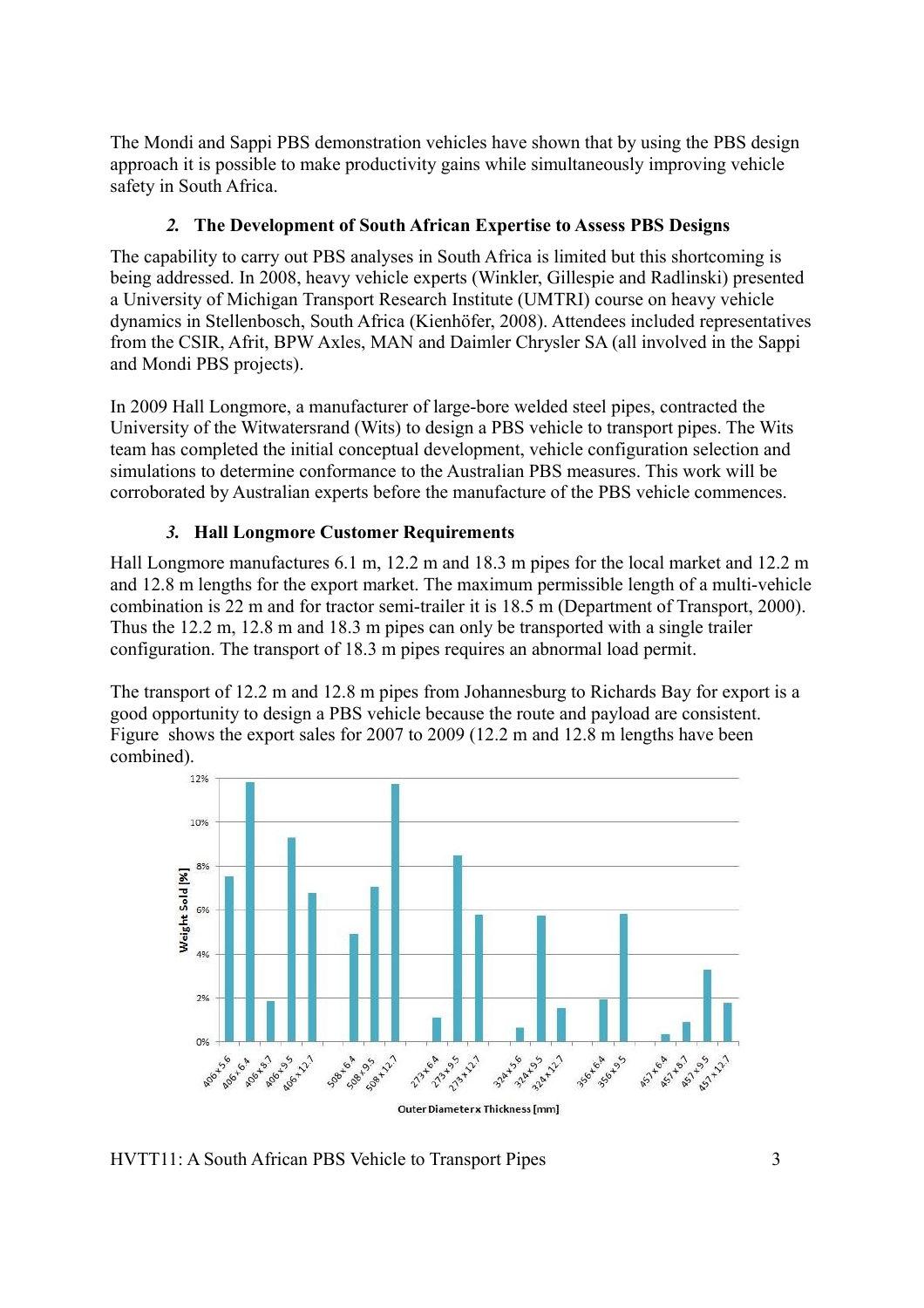### <span id="page-3-0"></span>**Figure – Hall Longmore Export Sales for 2007 to 2009**

A smaller pipe can be nested within a larger pipe if the smaller pipe has a diameter roughly 100 mm less than the larger pipe. Based on the export sales shown in [Figure ,](#page-3-0) two nested pipe configurations were selected as potential design payloads (See [Table \)](#page-3-1):

- Configuration 1: 273x9.5 nested inside 406x6.4
- Configuration 2: 273x9.5 nested inside 508x12.7

The more challenging configuration 1 was selected as the design payload; configuration 2 results in a lower centre of gravity when fully laden.

|                 | Outer Pipe           |           | Inner Pipe           |                      | Mass     |
|-----------------|----------------------|-----------|----------------------|----------------------|----------|
|                 | 11                   | thickness | OD                   | thickness            |          |
|                 | $\lceil$ mm $\rceil$ | mm        | $\lceil$ mm $\rceil$ | $\lceil$ mm $\rceil$ | [tonnes] |
| Configuration 1 | 406                  | 6.4       | 273                  | 9.5                  | 1.597    |
| Configuration 2 | 508                  | 12.7      | 273                  | 9.5                  | 2.776    |

<span id="page-3-1"></span>

| <b>Table - Potential Design Payloads</b> |
|------------------------------------------|
|------------------------------------------|

### *2.* **Design Criteria**

The design approach has drawn extensively from the PBS measures developed in Australia (National Transport Commission, July 2007). Nevertheless, the design conforms to South African axle load and bridge formula legislation. The eight performance measures listed below are considered to be necessary and sufficient for a safe vehicle in the context of this project.

**Yaw Damping Coefficient** (YDC) – The rate at which "sway" or yaw oscillations decay after a severe steering input.

**Static Rollover Threshold** (SRT) – The maximum steady state lateral acceleration that can be sustained in constant radius high speed turn. This directly measures the vehicle's rollover stability.

**Rearward Amplification** (RA) – Measures the degree to which the lateral accelerations experienced by trailing units are amplified in comparison to that of the towing unit in a high speed evasive single lane change manoeuvre.

**High-Speed Transient Offtracking** (HSTO) – The excess lateral displacement, or overshoot, of the rearmost axle of the vehicle when performing the same prescribed lane change manoeuvre as used for the Rearward Amplification test. This indicates the amount which the vehicle will deviate out of its own lane.

**Tracking Ability on a Straight Path** (TASP) – The amount of road width used by the vehicle when travelling at high speed along a straight road with an uneven surface as the trailing units deviate from the path of the hauling unit.

**Low-Speed Swept Path** (LSSP) – The amount of road width required by the vehicle when executing a prescribed low-speed 90° turn as the trailing units track inside of the path followed by the hauling unit.

**Tail Swing** (TS) – The amount which the rear corner of a vehicle unit swings out at the commencement of a tight turn. This may cause collisions with objects in adjacent lanes or on the roadside. This is of particular concern for vehicle units with a large rear overhang.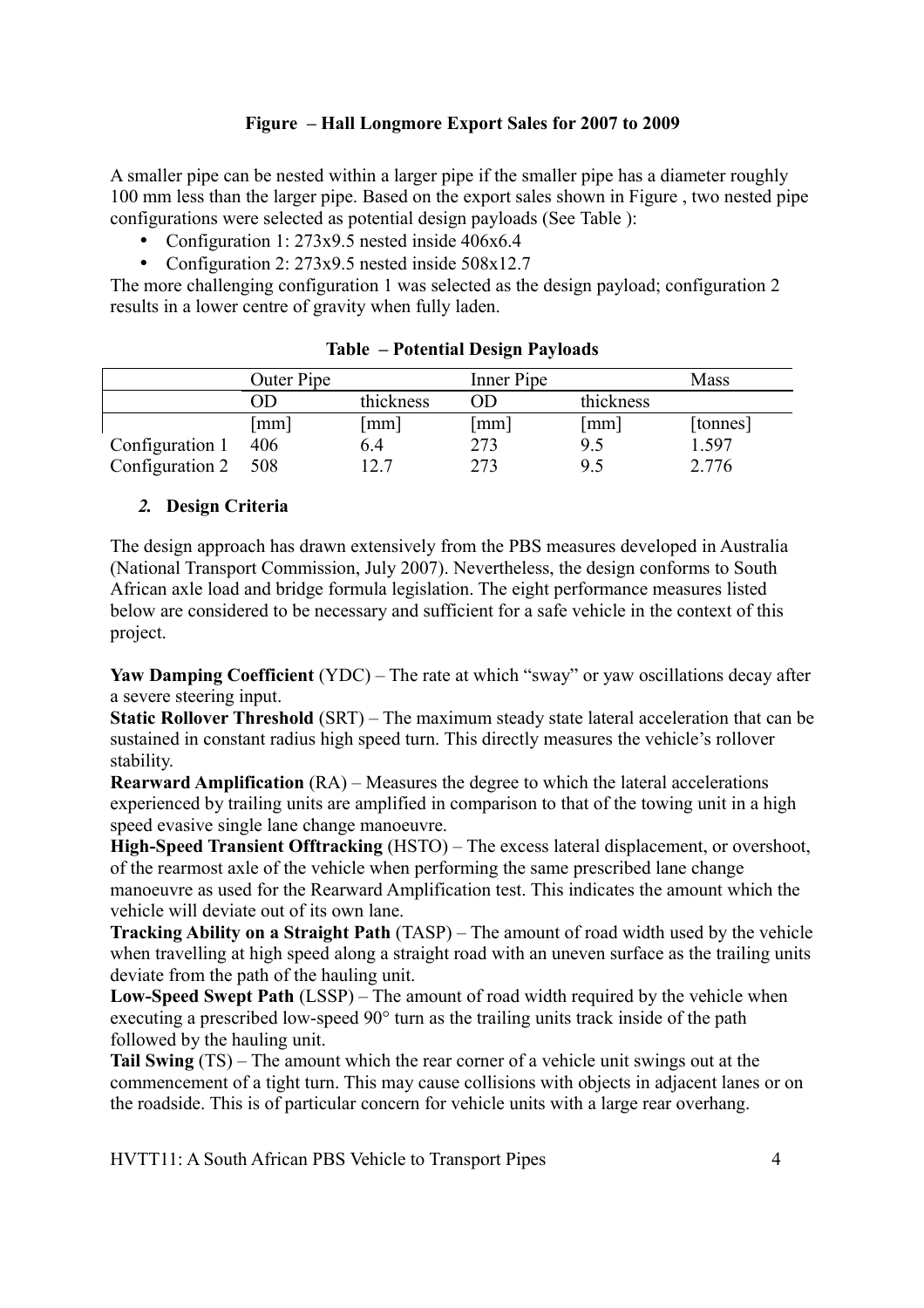**Frontal Swing** (FS) – The amount that the front corner of the hauling unit tracks outside of the path followed by the front outside steer wheel.

The Australian PBS guidelines contain requirements that are specific to the road class to which the vehicle is permitted access (requirements are more lenient for the higher road levels):

Level 1 (L1) – General Access Level 2 (L2) – Significant Freight Routes Level 3 (L3) – Major Freight Routes (generally the lowest level met by road trains) Level 4 (L4) – Remote Areas

The Sappi and Mondi PBS vehicles were designed to meet L2 performance requirements: improving the safety of currently used baseline timber vehicles that do not meet the L2 requirements for SRT and RA (Nordengen, Prem, & Mai, 2008). L2 performance requirements have thus been used for this PBS vehicle design.

The designed vehicle adheres to the South African restrictions on axle loads thus ensuring no additional pavement deterioration over current legal vehicles. The limits for the axle configurations used as prescribed in Government Gazette No 20963, Part 1 (Department of Transport, 2000) are summarised in [Table .](#page-4-0)

<span id="page-4-0"></span>*Table – South African Axle Mass Load Limits*

| Configuration              | Limit   | Regulation |
|----------------------------|---------|------------|
|                            | [kg]    |            |
| 2 wheel, 1 axle, steerable | 8 0 0 0 | 240(b)     |
| 4 wheel, 1 axle            | 9 0 0 0 | 240(c)     |
| 8 wheel, 2 axle            | 18 000  | 240(e)     |
| 12 wheel, 3 axle           | 24 000  | 240(g)     |

The proposed vehicle complies with the South African bridge formula, see Equation (1), which limits the concentration of axle loading in the longitudinal direction to prevent bridge overloading (Department of Transport, 2000).

$$
P = 2100L + 18000
$$
 (1)

where:  $L =$  distance between the centres of extreme axles of any two axle groups  $[m]$ 

 $P =$  maximum combined mass on all the axles within the distance  $L$  [kg]

### *3.* **Design Optimisation**

Simple analytical equations, based on geometry and previous empirical research, were used to estimate the PBS performance of the vehicle. These simple models were used to optimise the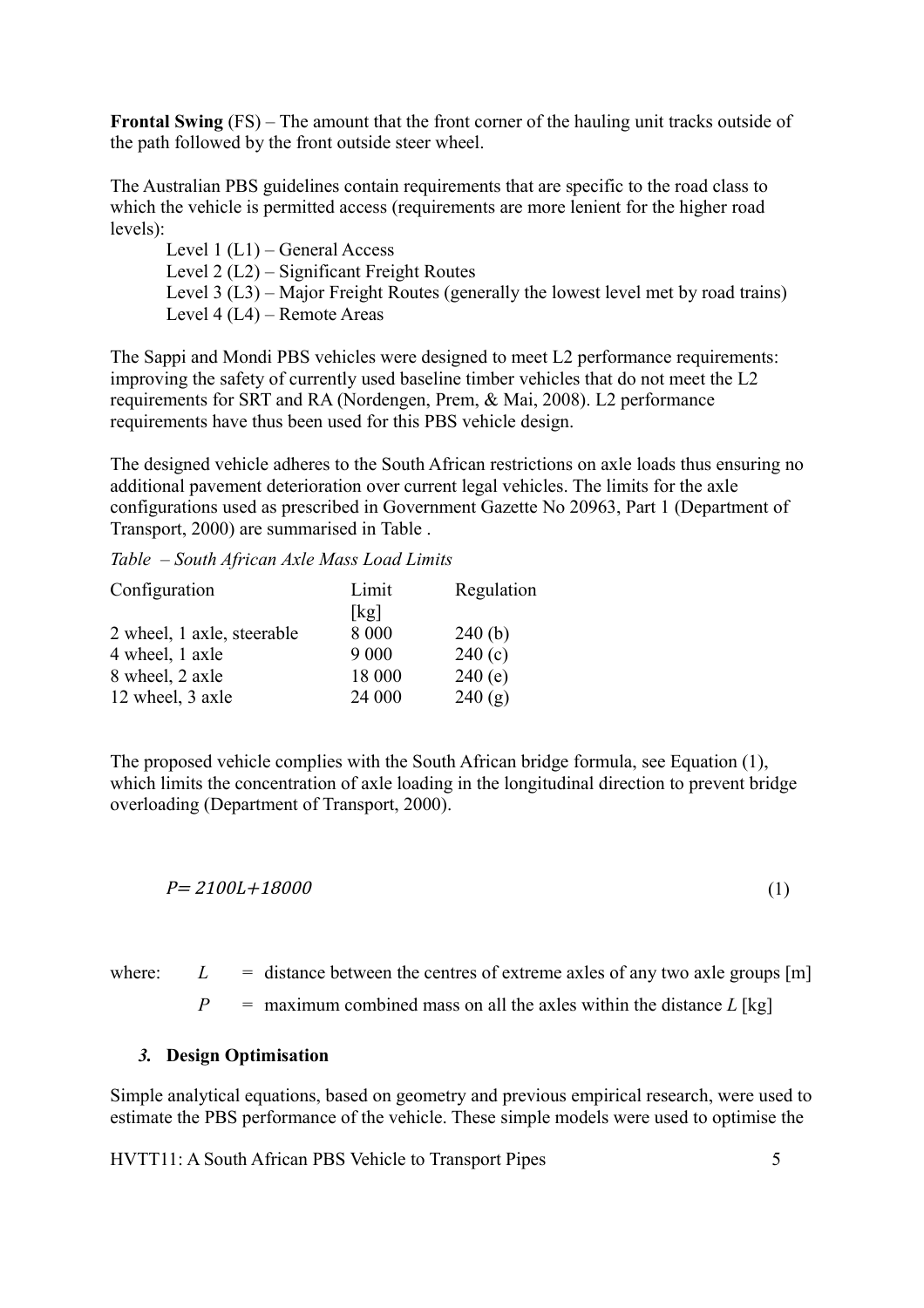payload and PBS performance measures. The optimised solution was verified using a detailed model developed in TruckSim 8.0, a multi-body vehicle dynamics simulation software package (Mechanical Simulation Corporation, 2009). Using simple models in an optimisation routine was found to be an efficient design approach: no previous reference to such a design approach could be found in the literature.

# *1.* **Estimates of Australian PBS Performance**

Models were developed to estimate the vehicle axle loads, bridge loading, Static Rollover Threshold (SRT), Low-Speed Swept Path (LSSP) and Rearward Amplification (RA): a vehicle that met the preceding requirements would most likely meet the remaining standards (if not the design could be fine-tuned at the detailed modelling stage).

The vehicle unit mass properties were calculated based on information supplied by Afrit (a South African trailer manufacturer). Where necessary, vehicle parameters, such as the axle unsprung mass, were taken from the list of properties for the generic truck/trailer configurations investigated by Prem *et al.* (2001).

The Static Rollover Threshold was predicted using the method developed by Elischer and Prem (1998):

$$
SRT = T2HF \tag{2}
$$

where:  $T = \text{track width [m]}$ 

 $H =$  height of centre of gravity for the vehicle (tare and payload) [m]

 $F = 1+WPHP-HEHWE+WP$ 

where:  $W_P$  = payload mass [kg]

 $W_E$  = empty vehicle mass [kg]

 $H_P$  = height of centre of gravity of payload [m]

 $H_E$  = height of centre of gravity of empty vehicle [m]

The results from an NTC study conducted by Prem *et al.* (2002) were used to estimate Rearward Amplification (RA). The study investigated the sensitivity of PBS measures to vehicle design variables: an example is illustrated in [Figure](#page-6-0) in which the RA sensitivity to wheelbase is shown.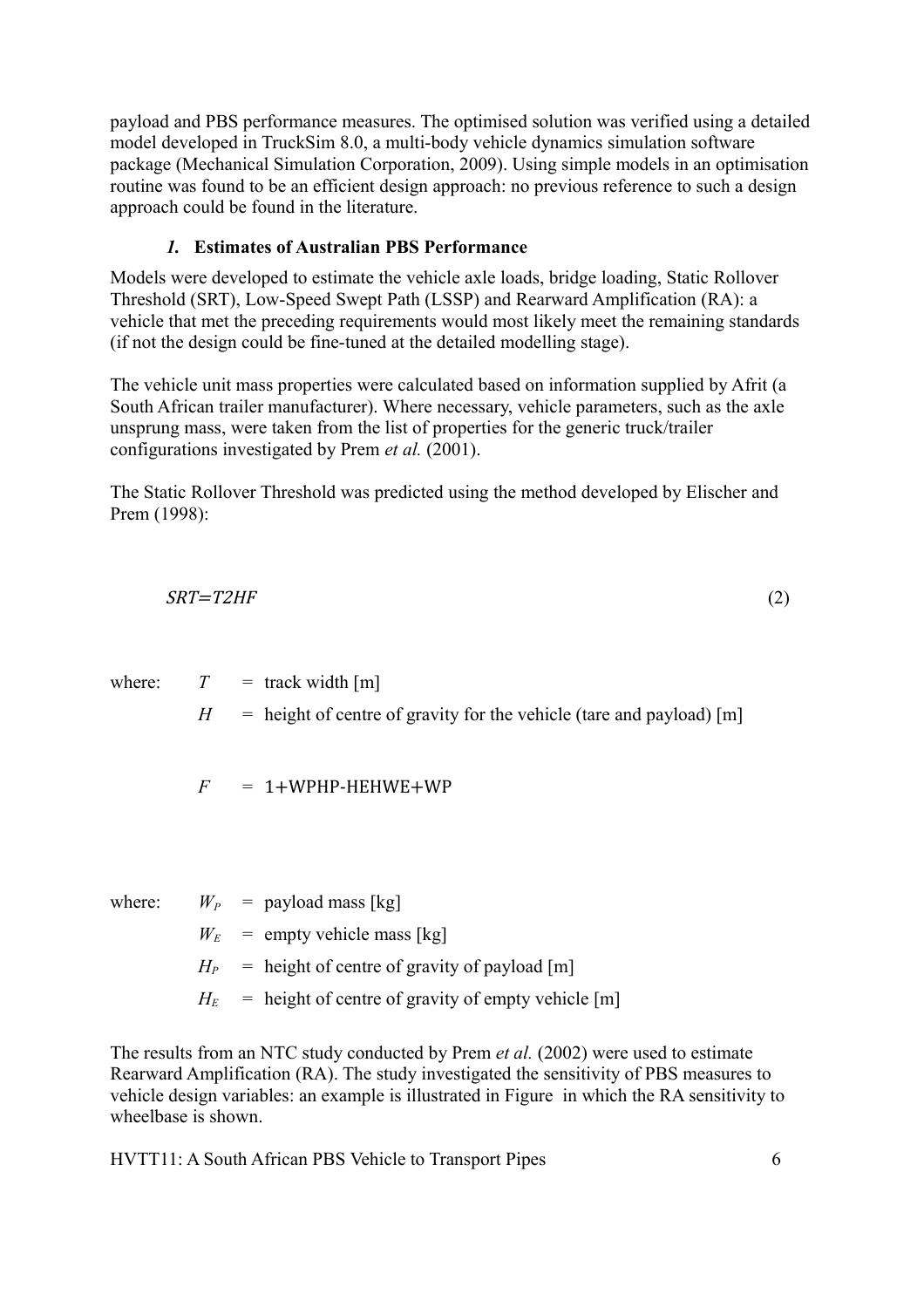The RA was estimated assuming superposition and a linear relationship with respect to each vehicle design variable:

$$
RA = RA'1 + ARA20xi'xi' - xi
$$
\n<sup>(3)</sup>

where:  $xi = value of vehicle design variable *i*$ 

 $xi'$  = value of vehicle design variable *i* for the mid-range baseline vehicle

*RA'* = RA of mid-range baseline vehicle [-]

 $\Delta RA$  = corresponding change in RA for a 20% change in vehicle design variable *i* for the mid-range baseline vehicle  $[\%]$ 



<span id="page-6-0"></span>**Figure – Sensitivity of RA to Trailer Wheelbase (Prem** *et al.***, 2002)**

HVTT11: A South African PBS Vehicle to Transport Pipes 7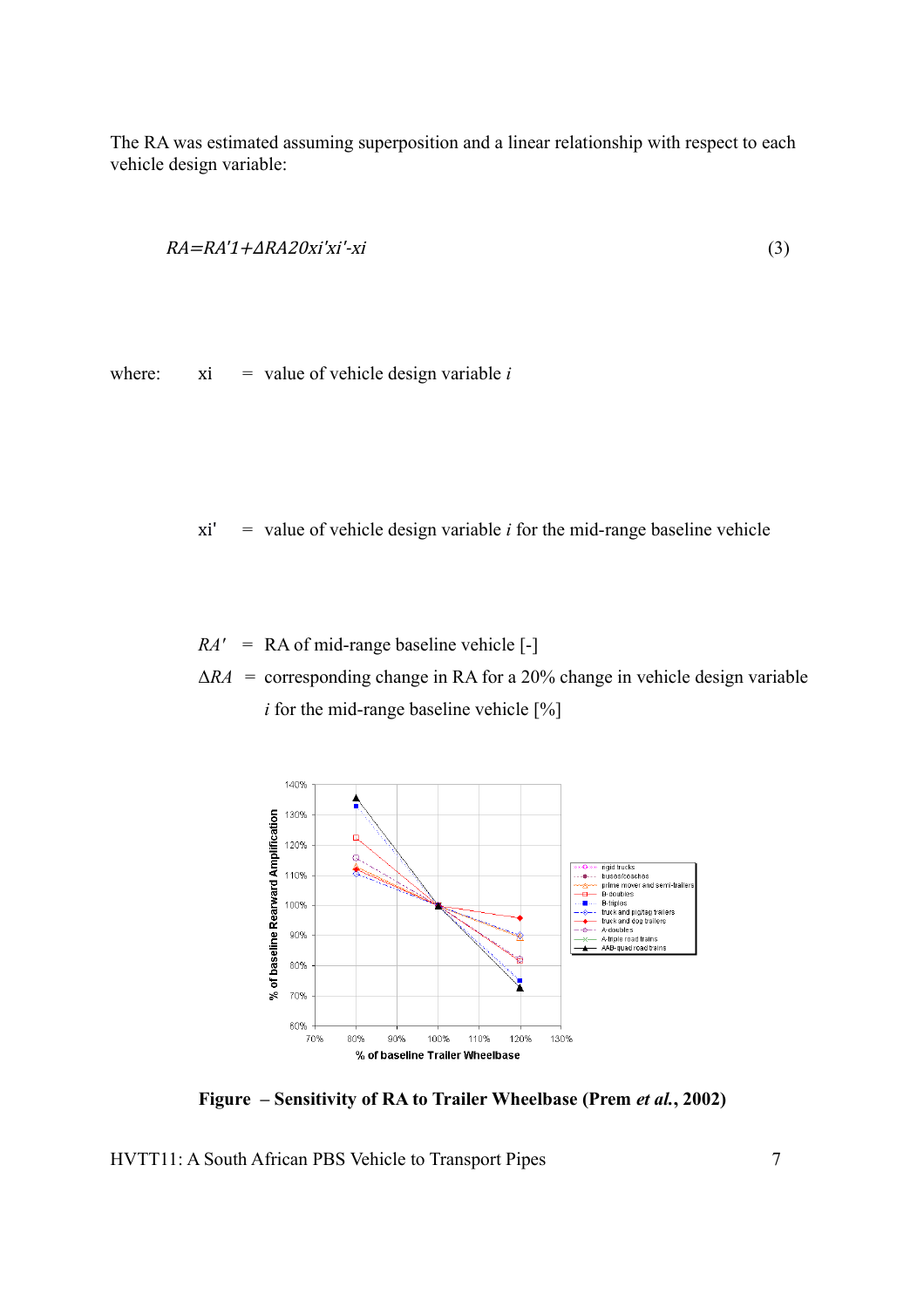The design variables incorporated in the RA prediction are:

- combination mass
- prime-mover wheelbase as a proportion of total length
- trailer wheelbase as a proportion of total length
- dolly wheelbase as a proportion of total length (for the A-Double)
- centre of gravity height  $(CoG)$

The Low-Speed Swept Path (LSSP) was predicted using the WHI formula (1970). The prediction of the total road usage includes the equivalent wheelbase of the hauling unit, as suggested by Prem *et al.* (2002). The equivalent wheelbase is given by:

$$
EqW = WBi-OSi \tag{4}
$$

where:  $W B_i$  = wheelbase of vehicle unit *i* [m]  $OS_i$  = hitch point offsets (fifth wheel and pin type) [m]

Using the WHI formula:

$$
LSSP = \beta 0 + \beta 1 EqW + \beta 2 EqW2 + \beta 3 EqW3 \tag{5}
$$

where:  $\beta_{0,123} = 1681.5, 197.49, 30.965$  and -0.59412 [-]

#### *2.* **Optimisation Model**

A Generalized Reduced Gradient (GRG) nonlinear optimisation code (Lasdon, Waren, Jain, & Ratner, 1978) was used to optimise the vehicle design parameters (such as trailer wheelbase lengths) of a B-Double and an A-Double configuration. The optimisation model was implemented in Excel using an objective function (overall performance measure) which combines wasted axle load and proximity to the limits for LSSP and RA:

$$
Z = Pi-CM-kLSSPlim-LSSPRAlim-RA
$$
\n
$$
(6)
$$

where:  $P_i$  = maximum permissible axle group load in accordance with South African legislation  $[kg]$ *CM* = vehicle combination mass [kg]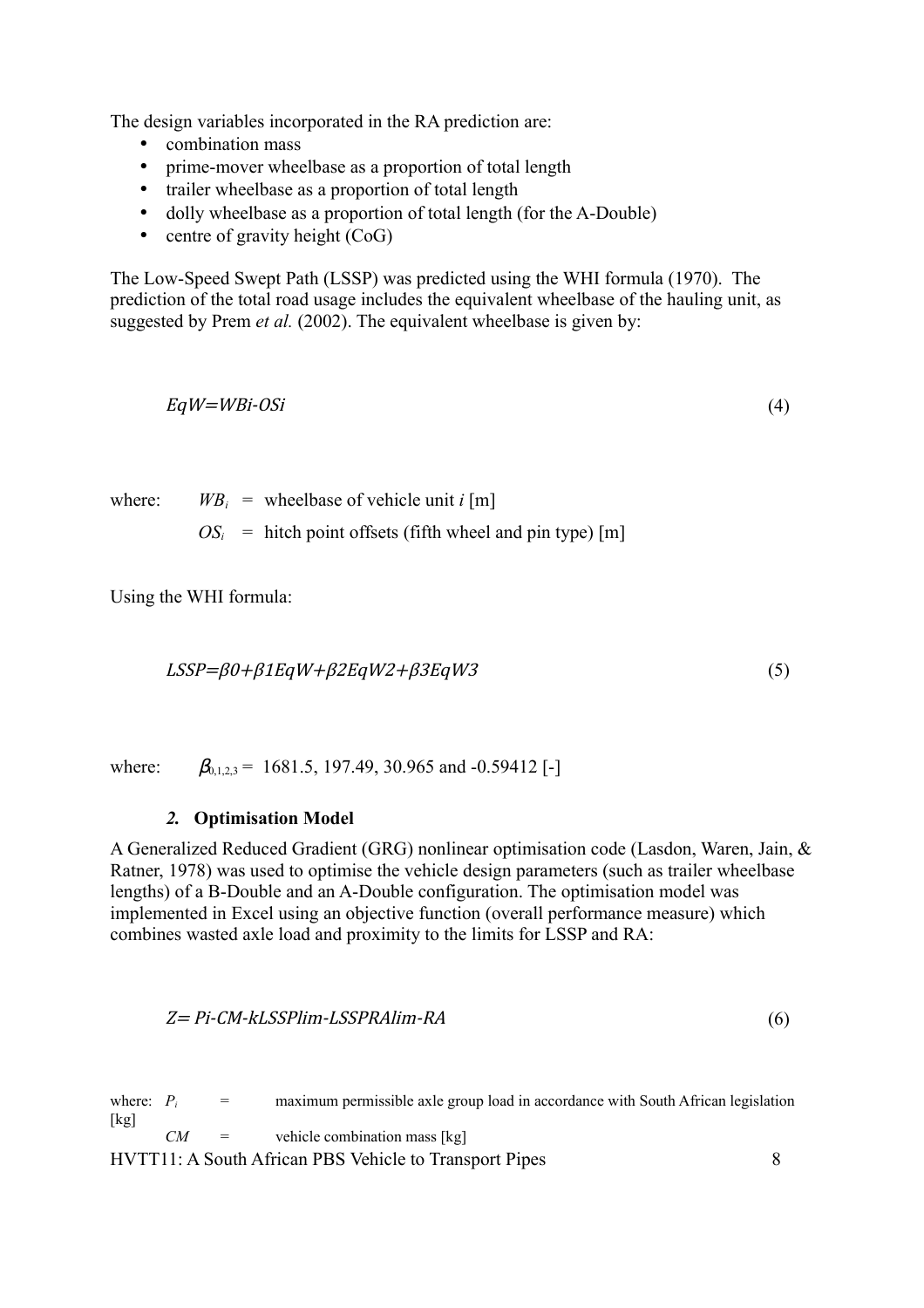| $LSSP_{lim}$ = |     | maximum permissible LSSP for L2 roads [m]                                                             |
|----------------|-----|-------------------------------------------------------------------------------------------------------|
| $RA_{lim}$     | $=$ | maximum permissible RA for L2 roads [-]                                                               |
| $\kappa$       | $=$ | adjustment factor used to ensure that both terms of Z are of similar magnitude $\lceil m^{-1} \rceil$ |



The terms and are multiplied rather than added together so that their contribution is large only if the solution does not approach either limit. Since the predictions are estimates, a solution that does not approach the PBS limits is preferable.

The model was constrained using applicable mass and dimension restrictions from Government Gazette No 20963, Part 1 (Department of Transport, 2000) in spite of the freedom offered by the PBS design approach to ignore these limits. The prescriptive legislation constraints that were included in the model were vehicle overall width, rear overhang, axle loads and bridge loading. The upper limit of 1.8 m for trailer front overhang was not included. The model was further constrained with limits for SRT, RA and LSSP and limited to an overall vehicle length of less than 30m (to ensure safe overtaking) in accordance with the Australian PBS for L2 performance (National Transport Commission, July 2007).

### *3.* **Optimisation Results**

[Table](#page-8-0) summarises the results for the baseline tractor semi-trailer configuration and the optimised B-Double and A-Double configurations. In order to meet the LSSP of 8.7 m the axle locations of the B-Double have to be placed such that the axle load limits are not well utilised. This results in a wasted axle load capacity of 19% and a payload increase of only 15% over the baseline vehicle. Although the B-Double has an improved SRT and RA compared with the baseline vehicle, the comparatively poor payload efficiency considering the investment of an added trailer to the vehicle precludes the B-Double as a viable option.

The A-Double configuration was selected for further investigation as the optimisation model predicted it will exceed all the safety requirements with a 50% increase in payload over the baseline vehicle. [Figure](#page-9-0) shows the baseline vehicle and the proposed PBS design A-double configuration.

|                                               |                            | <b>Baseline</b> | <b>B-Double</b> | A-Double     |
|-----------------------------------------------|----------------------------|-----------------|-----------------|--------------|
| Payload                                       |                            | 20 pipes        | 23 pipes        | 30 pipes     |
| Configuration                                 |                            | 12s3            | 12s3s3          | $12s2 - 2s2$ |
| Number of axles                               |                            | 6               | 9               | 9            |
| Overall length                                |                            | 17.3            | 29.5            | 30           |
| Tare mass                                     | kg                         | 17 050          | 23 155          | 24 400       |
| Payload mass                                  | [ $kg$ ]                   | 31 965          | 36 760          | 47 950       |
| CM                                            | $\left[\mathrm{kg}\right]$ | 49 015          | 59 9 20         | 72 350       |
| Wasted axle load capacity                     | [kg]                       | 685             | 13 780          | 7 3 5 0      |
| <b>SRT</b><br>$(SRT_{min} = 0.35)$            | lg                         | 0.36            | 0.45            | 0.42         |
| RA/RA <sub>max</sub><br>$(RA_{max} = 5.7SRT)$ | [-]                        | 67%             | 54%             | 92%          |
| <b>LSSP</b><br>$(LSSP_{max} = 8.7)$           | m                          | 6.65            | 8.68            | 8.03         |

<span id="page-8-0"></span>*Table – Comparison of Optimised Vehicle Configurations to Baseline Vehicle*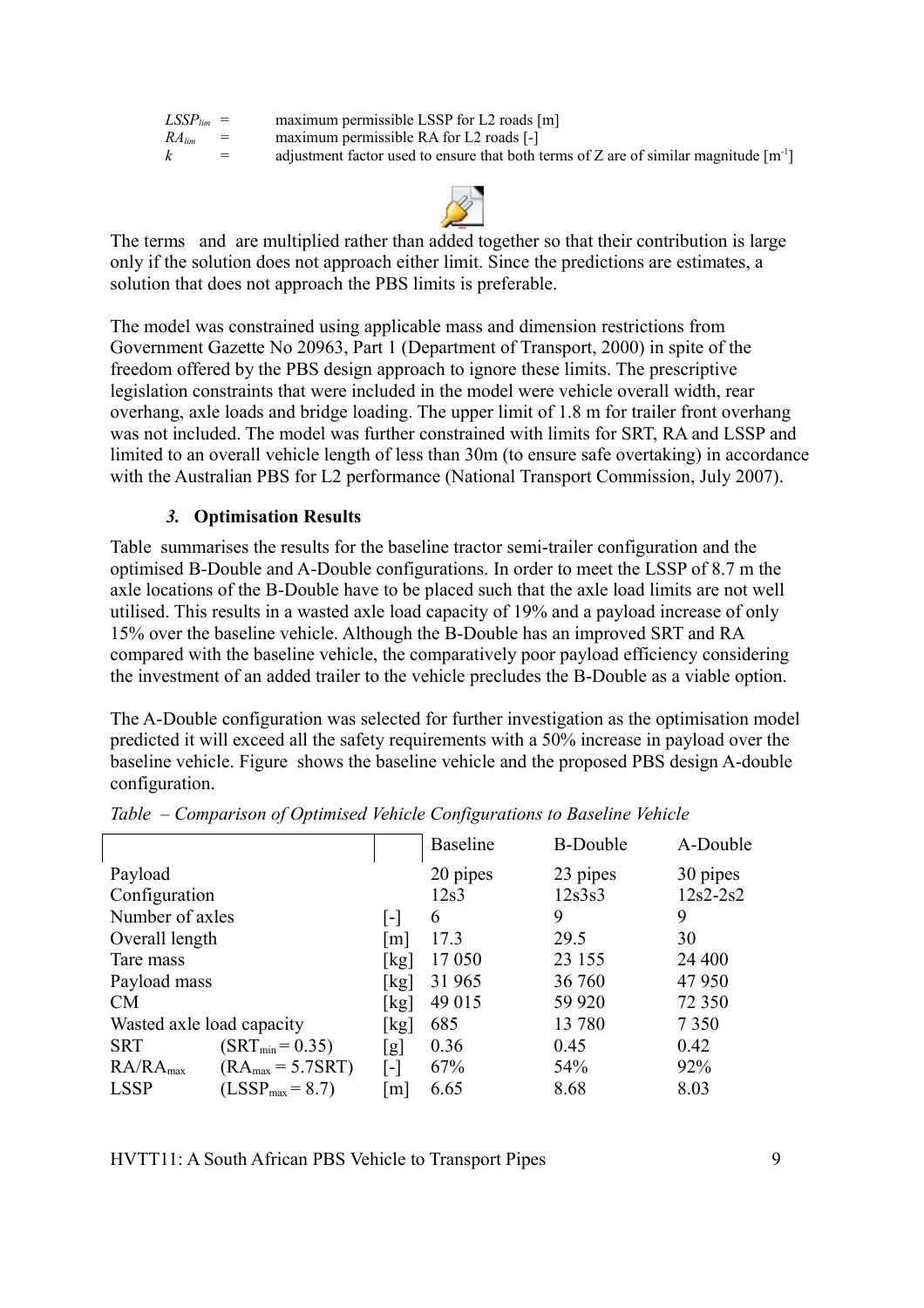

<span id="page-9-0"></span>

### *4.* **Detailed PBS Assessment**

A numerical model of the selected A-Double configuration was developed in TruckSim 8.0. As with the optimisation model, the vehicle unit mass properties were calculated based on information supplied by Afrit. All axle, spring, tyre, damper and turntable parameters were taken from Prem *et al.* (2001). The comparison study by Prem *et al.* was further used to validate the use of the TruckSim software in this work. The TruckSim results compared well with the results from Prem *et al*.

The manoeuvres prescribed in the Australian PBS guidelines (National Transport Commission, July 2007) were simulated:

- a low-speed 90° turn
- high-speed travel along a 1.0km long straight road with uneven road surface
- a pulse-steer test
- a constant radius turn at slowly increasing speed
- an evasive lane change manoeuvre

The TruckSim simulated PBS values are compared to the analytical optimisation values in [Table .](#page-9-1) The values are not rounded off as prescribed in the standards to allow for a more meaningful comparison.

<span id="page-9-1"></span>

| Table – PBS Results for Optimised A-Double Configuration (72.4 t, 30.0 m) |       |                             |  |
|---------------------------------------------------------------------------|-------|-----------------------------|--|
| PBS Standard                                                              | units | TruckSim Optimisation Error |  |

| <b>PBS</b> Standard                                          | units             | TruckSim | Optimisation             | Error   | NTC L2            |  |
|--------------------------------------------------------------|-------------------|----------|--------------------------|---------|-------------------|--|
|                                                              |                   | Model    | Model                    |         | Specification     |  |
| Yaw Damping Coefficient                                      | [-]               | 0.191    | -                        | ۰       | $\ge 0.15$        |  |
| <b>Static Rollover Threshold</b>                             | [g]               | 0.386    | 0.424                    | 9.8%    | $\geq 0.35$       |  |
| Rearward Amplification                                       | $[\cdot]$         |          |                          |         | $\leq$ 2.28       |  |
|                                                              |                   | 2.202    | 2.212                    | $0.5\%$ | $(5.7SRT_{rrcu})$ |  |
| High-Speed Transient Offtracking                             | m                 | 0.897    | $\overline{\phantom{0}}$ |         | $\leq 0.8$        |  |
| Tracking Ability on a Straight Path                          | $\lceil m \rceil$ | 2.771    | -                        | -       | $\leq 3.0$        |  |
| Low-Speed Swept Path                                         | m                 | 7.999    | 8.025                    | $0.3\%$ | $\leq 8.7$        |  |
| Tail Swing                                                   | m                 | 0.155    |                          | ۰       | $\leq 0.35$       |  |
| HVTT11: A South African PBS Vehicle to Transport Pipes<br>10 |                   |          |                          |         |                   |  |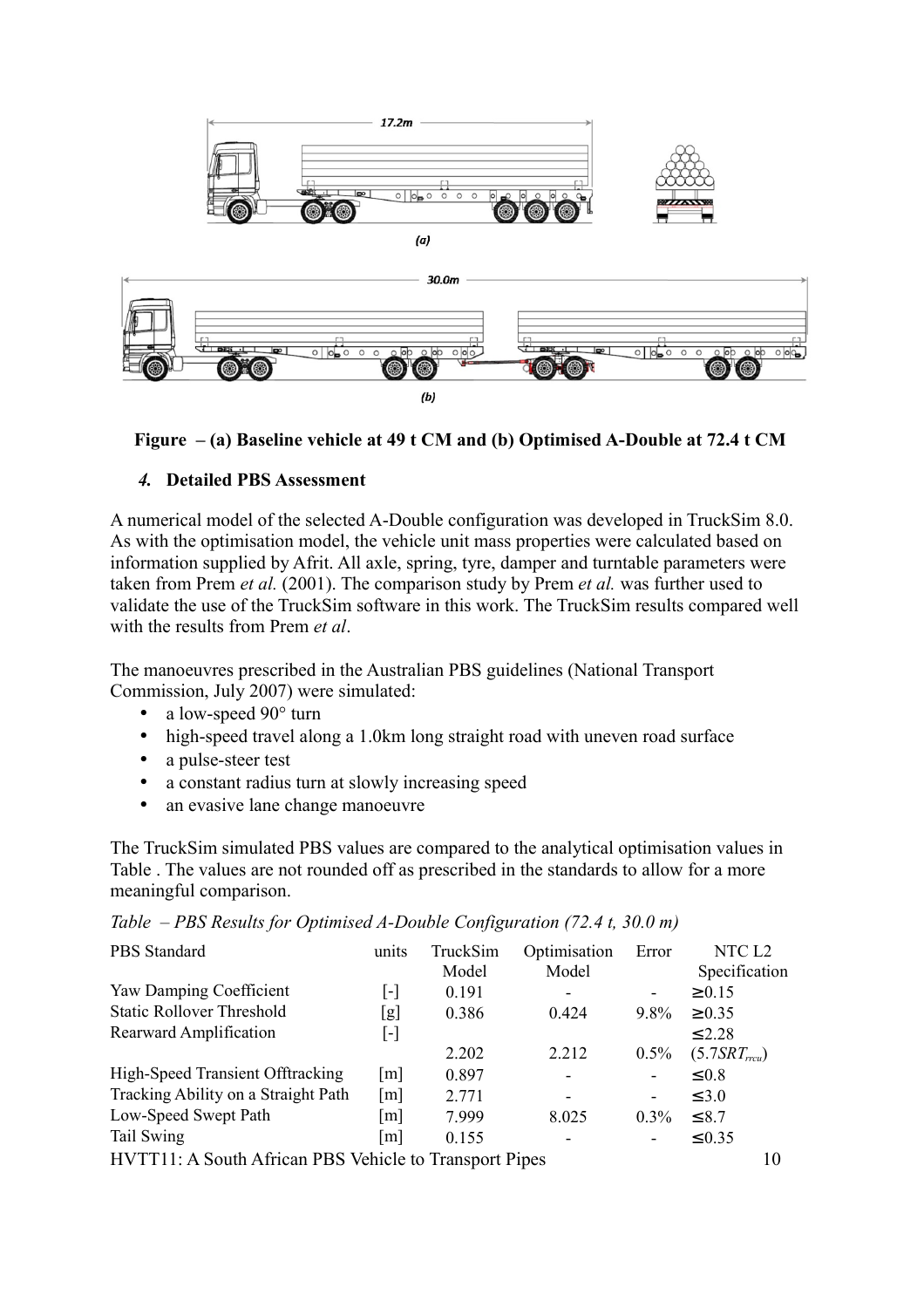Frontal Swing  $\text{[m]}$  0.526 -  $\leq 0.7$ Note: *SRTrrcu* denotes the *SRT* of the rearmost roll-coupled unit which in this case differs from the *SRT* for the entire vehicle

The optimisation predictions are highly accurate with the exception of SRT and the upper limit for RA, which are reasonably accurate. The vehicle meets all of the Australian PBS requirements for L2 performance with the exception of High-Speed Transient Offtracking (HSTO) which is exceeded by 0.097 m.

As suggested by the discussions under RA and HSTO in the Australian PBS document (National Transport Commission, July 2007) the HSTO performance measure can be improved using:

- tyres with a higher cornering stiffness
- turntables with stiffer roll coupling
- longer trailer wheelbases

# *5.* **Conclusions**

The preliminary assessment and design of a South African PBS vehicle to transport large-bore welded steel pipes has been completed: an important milestone in developing local expertise to analyse PBS designs. Based on export sales data, 273x9.5 pipes nested inside 406x6.4 pipes were selected as the design payload. The design approach has drawn extensively from the PBS measures developed in Australia. Nevertheless, the design conforms to South African axle load and bridge formula legislation.

Simple analytical equations, based on geometry and previous empirical research, were used to give an estimate of the PBS performance of the vehicle. These simple models were used to optimise the payload and PBS performance measures: an efficient and novel design approach.

Using the optimisation model, an A-Double design was shown to meet all of the PBS requirements with a 50% increase in payload over the baseline vehicle. This optimised solution was verified using a detailed model developed in TruckSim 8.0.

The predictions from the optimisation model were highly accurate, with the exception of SRT and the upper limit for RA, which were reasonably accurate. The vehicle meets all of the Australian PBS requirements for L2 performance with the exception of High-Speed Transient Offtracking (HSTO) which is exceeded by 0.097 m. Future work will improve the HSTO using methods suggested by NTC such as using tyres with a higher cornering stiffness.

# *6.* **References**

- Armstrong, D. (2008, July). Big, Big Savings. *Bulk Handling Today* .
- Department of Transport. (2000, March 17). Government Gazette No 20963. Part 1. Pretoria, South Africa.
- Elischer, M., & Prem, H. (1998). Stability of Over-Height Low-Density Freight Vehicles and its Prediction. *Symposium on Heavy Vehicle `s and Dimensions.* Queensland, Australia.